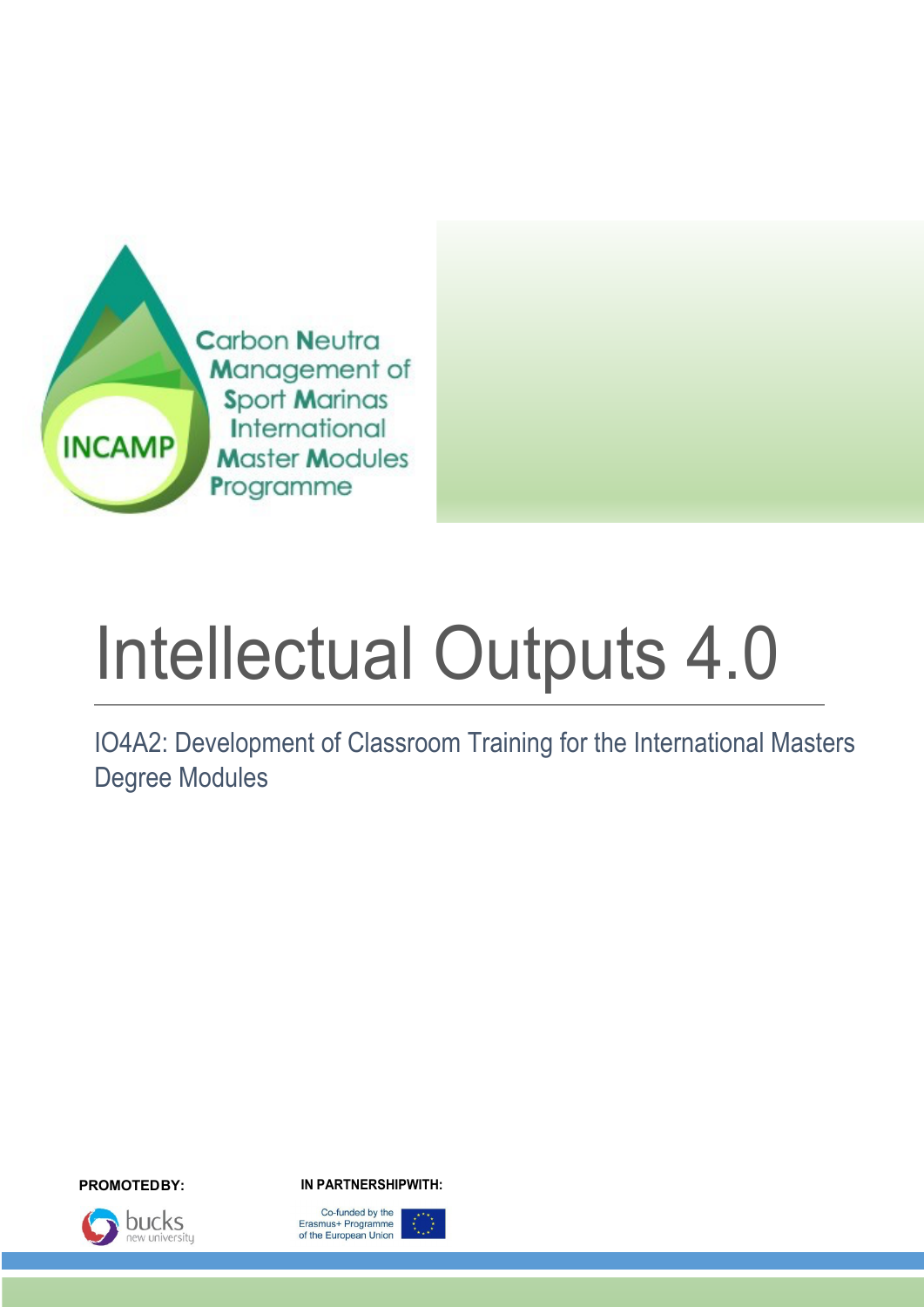



## SUMMERIZE INFO

PROJECT TITLE:

CARBON NEUTRAL MANAGEMENT OF SPORT MARINAS INTERNATIONAL MASTER MODULES PROGRAMME (**INCAMP**)

IO REFERENCE:

IO4

TASK REFERENCE:

IO 04/A2 Development of Classroom Training for the International

Masters Degree Modules

INCAMP CONTACTS:

**florin.iorad@bucks.ac.uk**

AUTHORS AND AFFILIATION:

UMA

 $DATE$ 

July 2019

DOCUMENT VERSION 1 STATUS:

V.1

This project has been funded with support from the European Commission. This publication reflects the views only of the author, and the Commission cannot be held responsible for any use which may be made of the information contained therein.

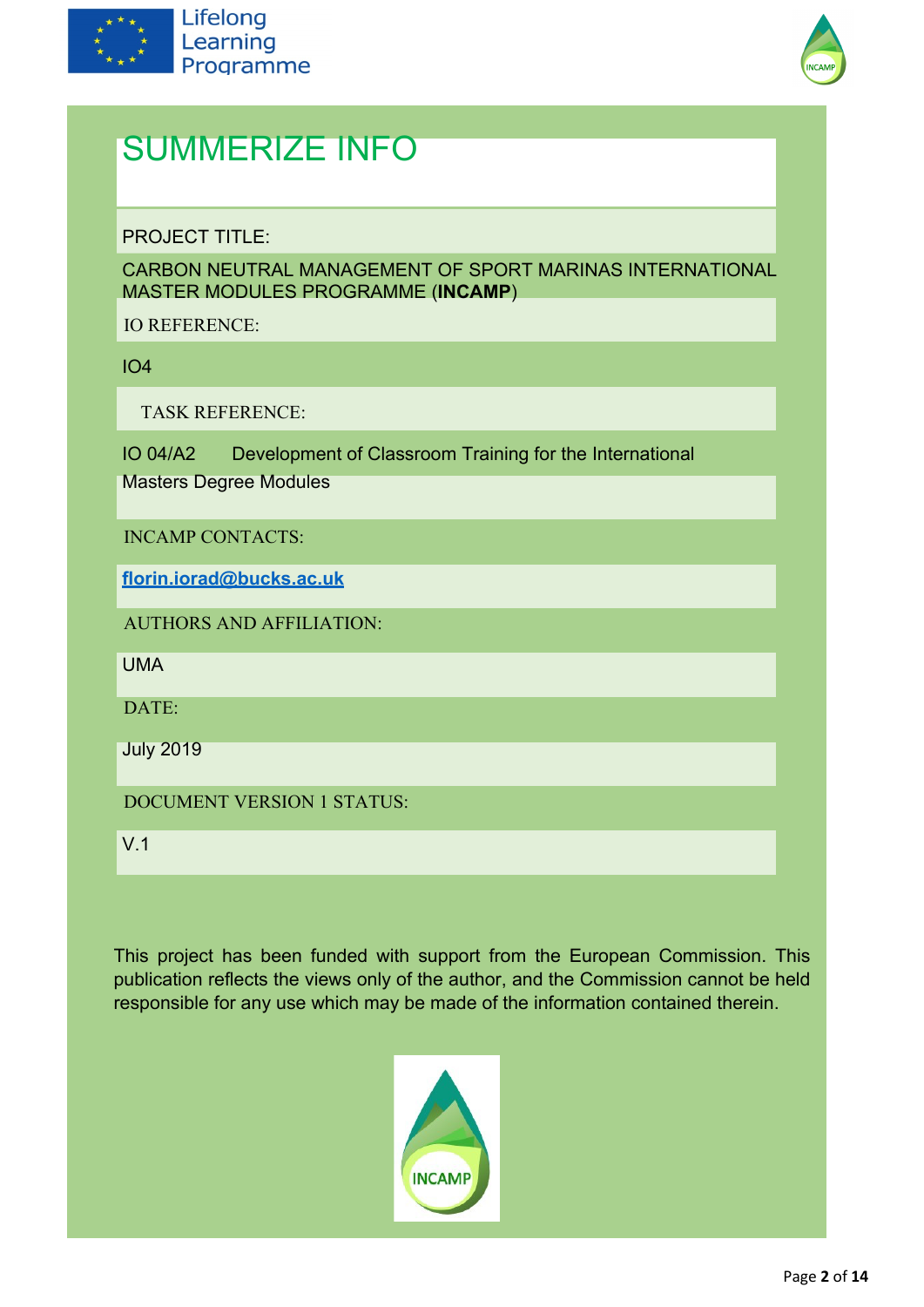



| Module title                  | CLIMATE CHANGE IMPACTS AND ADAPTATION |
|-------------------------------|---------------------------------------|
| Module unit code              | MODULE 1                              |
| <b>Reference organization</b> | BNU& EYEBB                            |
| <b>Number of ECTS credits</b> | 10                                    |
| <b>Mode of delivery</b>       | Web-based learning                    |

On successful completion of the module, the students are expected to acquire a number of generic and specific competences:

- a) Generic competences: (REPEAT IN ALL MODULLES WITH MINOR CHANGES)
- Adequate language skills: good reading comprehension skills with the topic of Climate Change Impacts and Adaptation.
- Adaptability: flexible attitude towards changing circumstances (sectoral, design, production, innovation, history etc.) and acknowledgement of the constant need to learn new skills and new concepts in a changing environment;
- Logical reasoning abilities: problem identification, creative search for solutions (both wellknown ones and new ones), ability to follow logical inferences and elaborate formal reasoning in issues related with resource efficiency and sustainable green growth.
- b) Specific competences: (SPECIFIC TO EACH SUBJECT)

At the end of the module the learner will be expected to be able to:

- Demonstrate an understanding of the science of climate change.
- Demonstrate an understanding of biotic climate change adaptation.
- Critically evaluate climate change mitigation technology.

- Short description of the subject: The module introduces climate change impact and adaptation. The module reinforces the science of greenhouse effect, global warming and climate change and in the context of cumulative emissions, will introduce carbon budget calculations in a workshop. Students will explore geographically diverse marine and terrestrial climate envelopes and biotic adaptive responses to climate change, including winners, losers and invasive species, as well as carbon mitigation in soils. Students will gain an overview over technological mitigation measures, such as renewable energy generation, energy saving and emerging technologies. Numerical skills will be developed in problem solving workshops. Students will consider the value and effectiveness of governing climate change adaptation through international agreements, government policy, citizen action, and business initiatives.
- Objectives:
- 1. To develop understanding of key global policy options and appreciation of their social and economic dimensions.
- 2. To think critically, creatively and strategically about climate change adaptation and mitigation options.
- 3. To build confidence in processing, analysing and presenting numerical and technological information related to climate change responses.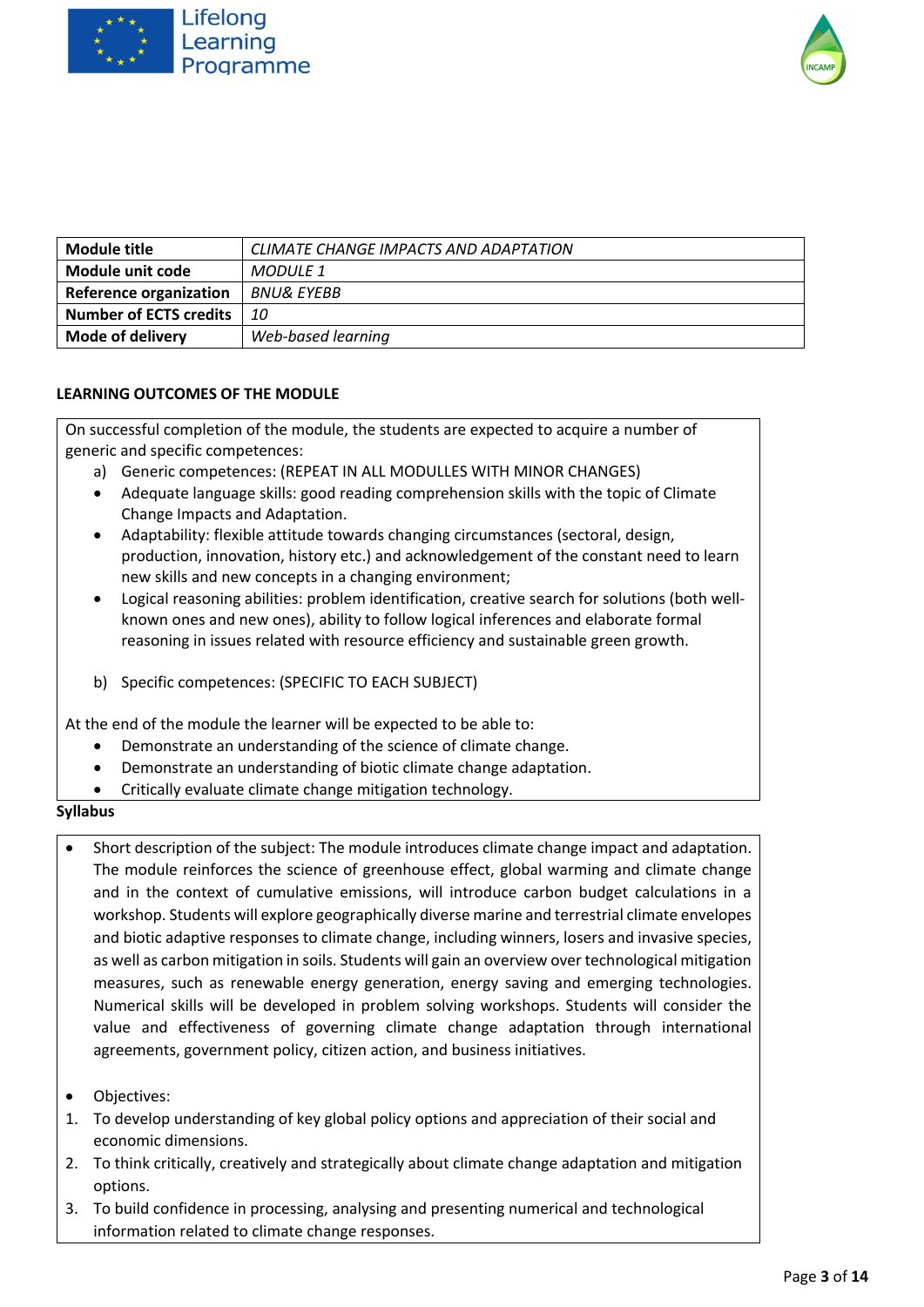



Assessment:

ELEMENTS OF ASSESSMENT:

Examination 50% Coursework (Technical report) 50%

| <b>Module title</b>           | Carbon Economics: Technology, Process and Planning |
|-------------------------------|----------------------------------------------------|
| Module unit code              | Module 2                                           |
| <b>Reference organization</b> | Universidad de La Laguna - ULL                     |
| <b>Number of ECTS credits</b> | <i>10</i>                                          |
| <b>Mode of delivery</b>       | Web-based training                                 |

#### **Learning outcomes of the module**

On successful completion of the module, the students are expected to acquire a number of generic and specific competences:

- **a) Generic competences:**
- *Adequate language skills*: good reading comprehension skills with the topic of maritime transport and carbon management;
- *Adaptability*: flexible attitude towards changing circumstances (sectoral, design, production, innovation, history etc.) and acknowledgement of the constant need to learn new skills and new concepts in a changing environment;
- *Logical reasoning abilities*: problem identification, creative search for solutions (both wellknown ones and new ones), ability to follow logical inferences and elaborate formal reasoning in issues related with resource efficiency and sustainable green growth.
- **b) Specific competences:**
- Understanding of environmental management systems;
- Ability to design and plan a resource efficiency management system;
- Capacity to conduct a resource efficiency assessment;
- Ability to understand and use the concept of carbon footprint.

- o Short description of the subject: This module will analyze the current energy model in Europe, the main renewable energies, what are the current measures being considered for the decarbonization of ports and, in addition, will study the two main environmental indicators that are the water footprint and the carbon footprint.
- $\circ$  Goal: Learning the goal towards which Europe is heading in terms of renewable energies; learning the characteristics of the main renewable energies; making an approach to the calculation of the carbon footprint with the case study that is completed.
- o Objectives:
	- o Objective 1: studying the main renewable energies
	- o Objective 2: knowing the main impacts of the coal extraction
	- o Objective 3: learning how to calculate the carbon footprint
- o Units:
	- o Unit 1: Introduction
	- o Unit 2: Definition of Carbon Economics
	- o Unit 3: Renewable energy
	- o Unit 4: Environmental impact associated with the production and extraction of coal
	- o Unit 5: Carbon footprint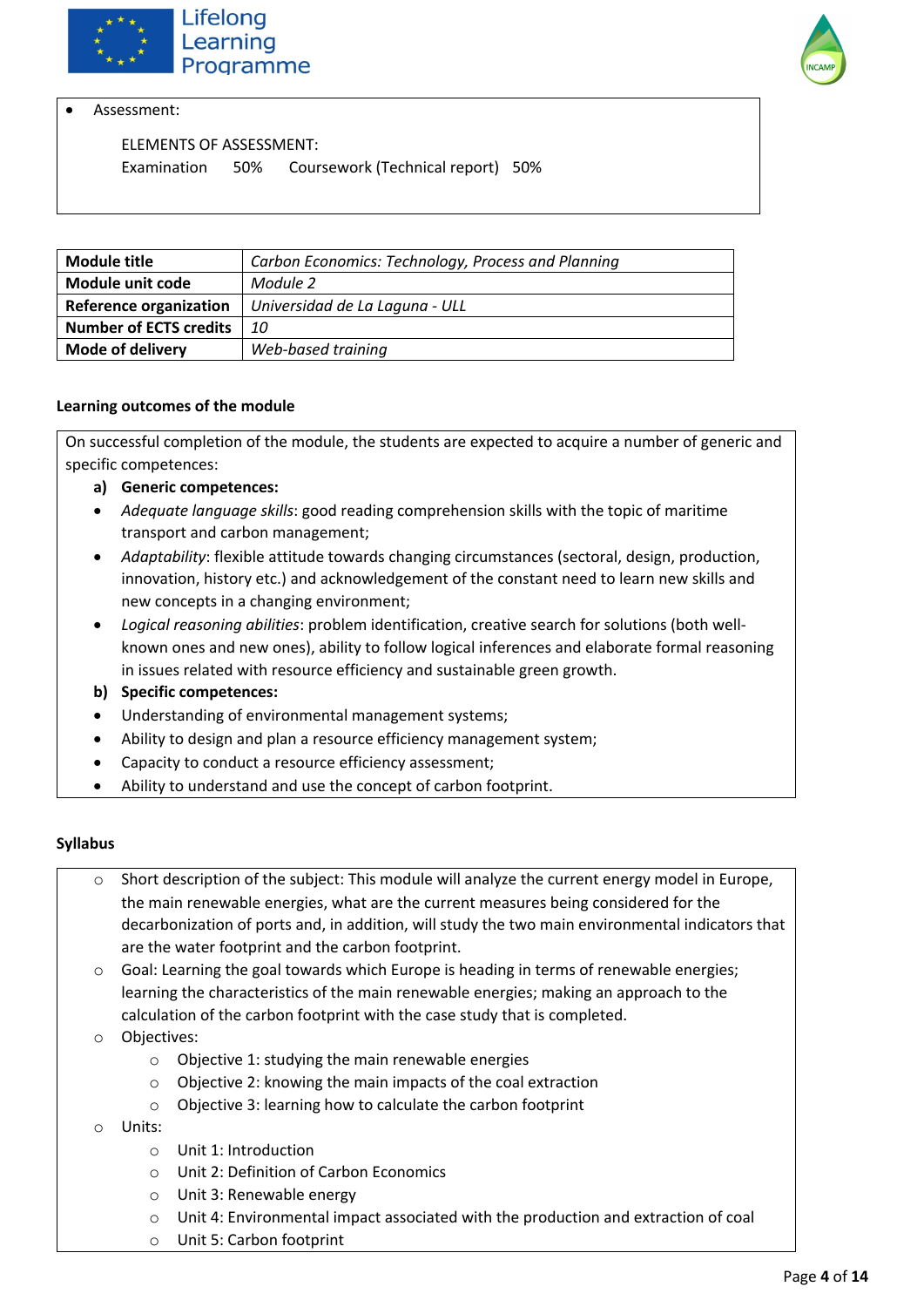



| Module title                  | Waste Management          |
|-------------------------------|---------------------------|
| Module unit code              | Module 3                  |
| <b>Reference organization</b> | Frederick University - FU |
| <b>Number of ECTS credits</b> | 10                        |
| <b>Mode of delivery</b>       | Web-based training        |
|                               |                           |

The module puts together basic concepts of solar photovoltaics and wind systems that will allow them to design gridconnected and off-grid photovoltaic and wind systems. On successful completion of the module, the students are expected to acquire a number of generic and specific competences:

#### **a) Generic competences:**

- Adequate language skills: good technical comprehension skills with the topic of Waste Management.
- Adaptability: flexible attitude towards changing circumstances (sectoral, design, production, innovation, history etc.) and acknowledgement of the constant need to learn new skills and new concepts in a changing environment;
- Logical reasoning abilities: problem identification, creative search for solutions (both well-known ones and new ones), ability to follow logical inferences and elaborate formal reasoning in issues related with resource efficiency and sustainable green growth.

#### **b) Specific competences: (upon completion of this module, students will:)**

- Become conversant in waste management by learning commonly-used terminology
- Identify basic waste characteristics and their associated environmental impacts
- Identify basic approaches and technologies in the treatment of liquid, solid, and hazardous waste
- Gain awareness of the changing perceptions of the waste sector towards resource management
- Understand the sources of environmental concern that are related to marinas
- Become aware of key Best Management Practices for handling waste in marinas

#### **Syllabus**

Marinas are becoming an increasingly popular type of coastal set of facilities, especially in such destinations as countries of the Mediterranean Sea, where tourism tends to predominate as an industry. The structures and the activities that surround marinas, and recreational boating in general, alongside other coastal development, has been putting environmental pressure on the already fragile coastal environment of countries. These pressures that coastal environments have been receiving has added the need to protect waterways and coastal waters and land. Environmental impacts can be especially severe in cases when associated facilities are poorly sited, planned or when associated operations are poorly managed. Construction and operation of marinas can pose a significant threat to the health of aquatic habitats. Non-point sources of pollution being prime most in marinas, it creates an imperative for the consideration of good practices in the planning construction, but also in the operation of these facilities.

#### **The module on Waste Management addresses the following objectives:**

a) Define the types of waste anticipated in marinas

- b) Analyse the characteristics of this waste, alongside their anticipated impacts
- c) Present waste management technologies and practices, as these apply to marinas
- d) Suggest several Best Management Practices for waste management in marinas

The module includes a progress assessment that aims to test the student's adequacy in absorbing many of the concepts introduced during the various units of the study module. The module comprises of 5 distinct units, presented in separate chapters of the given Study Guide.

#### • **Units / Chapters:**

o Chapter 1. Introduction & Definitions of Waste

o Chapter 2. Regulatory Environment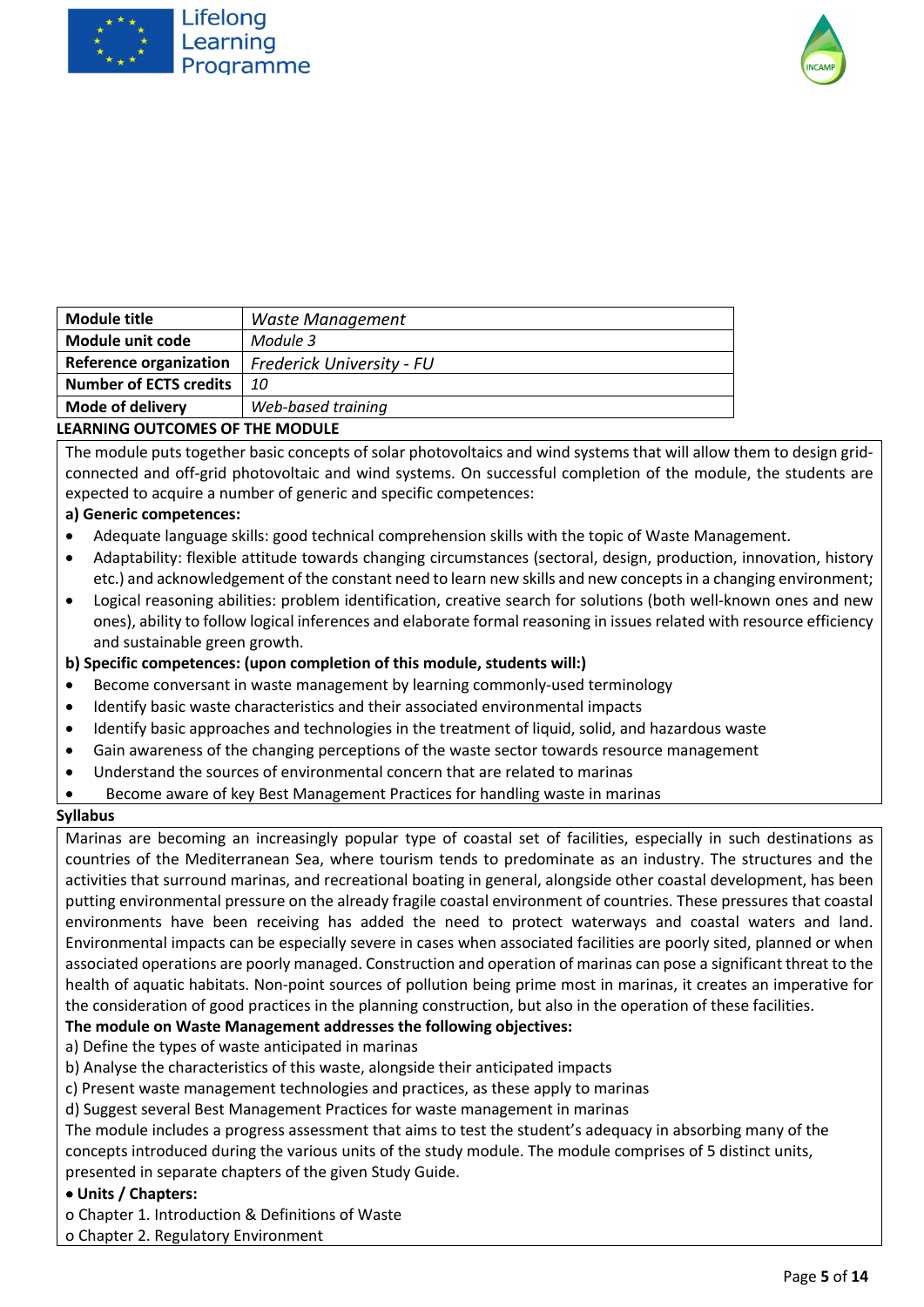



o Chapter 3: Characterization of Waste

o Chapter 4: Collection, Treatment & Final Disposal Approaches

o Chapter 5: Best Management Practices for Waste Management in Marinas

• **Assessment:** A final test that comprises of 10 questions seeks to examine whether students have formulated a spherical understanding of the issues involved in Waste Management and whether they can recall basic concepts that relate to the management (collection, treatment, and final disposal) of waste. (Note: multiple-choice style questions were not used for this module, since it has been deemed more important for students to be able to combine information presented, hence the more descriptive requirements of the questions included in the assessment).

| Module title                  | International Legislation and Regulations on Management of Sport Leisure |
|-------------------------------|--------------------------------------------------------------------------|
|                               | <b>Marinas and Boat Navigation</b>                                       |
| Module unit code              | Module 4                                                                 |
| <b>Reference organization</b> | 10                                                                       |
| <b>Number of ECTS credits</b> | Instituto Profissional de transportes e logistica madeira - IPTL         |
| <b>Mode of delivery</b>       | Web-based training                                                       |

#### **LEARNING OUTCOMES OF THE MODULE**

On successful completion of the module, the students are expected to acquire a number of generic and specific competences:

a) Generic competences:

• Adequate language skills: good reading comprehension skills with the topic of maritime transport and carbon management;

• Adaptability: flexible attitude towards changing circumstances (sectoral, design, production, innovation, history etc.) and acknowledgement of the constant need to learn new skills and new concepts in a changing environment;

• Logical reasoning abilities: problem identification, creative search for solutions (both wellknown ones and new ones), ability to follow logical inferences and elaborate formal reasoning in issues related with resource efficiency and sustainable green growth.

- b) Specific competences:
- Understanding of International legislation on Sports Leisure's Marina and Boat Navigation;
- Understanding the marine leisure sector and its limitations due to lack of standardisation
- Capacity to conduct a resource efficiency assessment;
- Understanding the impact of marinas on the European economy;
- Identify the main international standards applied to recreational boating;
- Identify the constraints of the marine leisure sector

#### **Syllabus**

There is a lack of harmonisation of regulation in certain aspects of recreational boating (harmonization takes place in requirements on design, construction and emission characteristics of recreational craft, but to a less extent in the use of boats), which affects the competitiveness of the industry.

The main goal is to know the international regulations related to the nautical sector.

- Units:
	- $\circ$  Unit 1 International legislation and regulations on management of sport leisure marinas
	- o Unit 2 Boat Navigation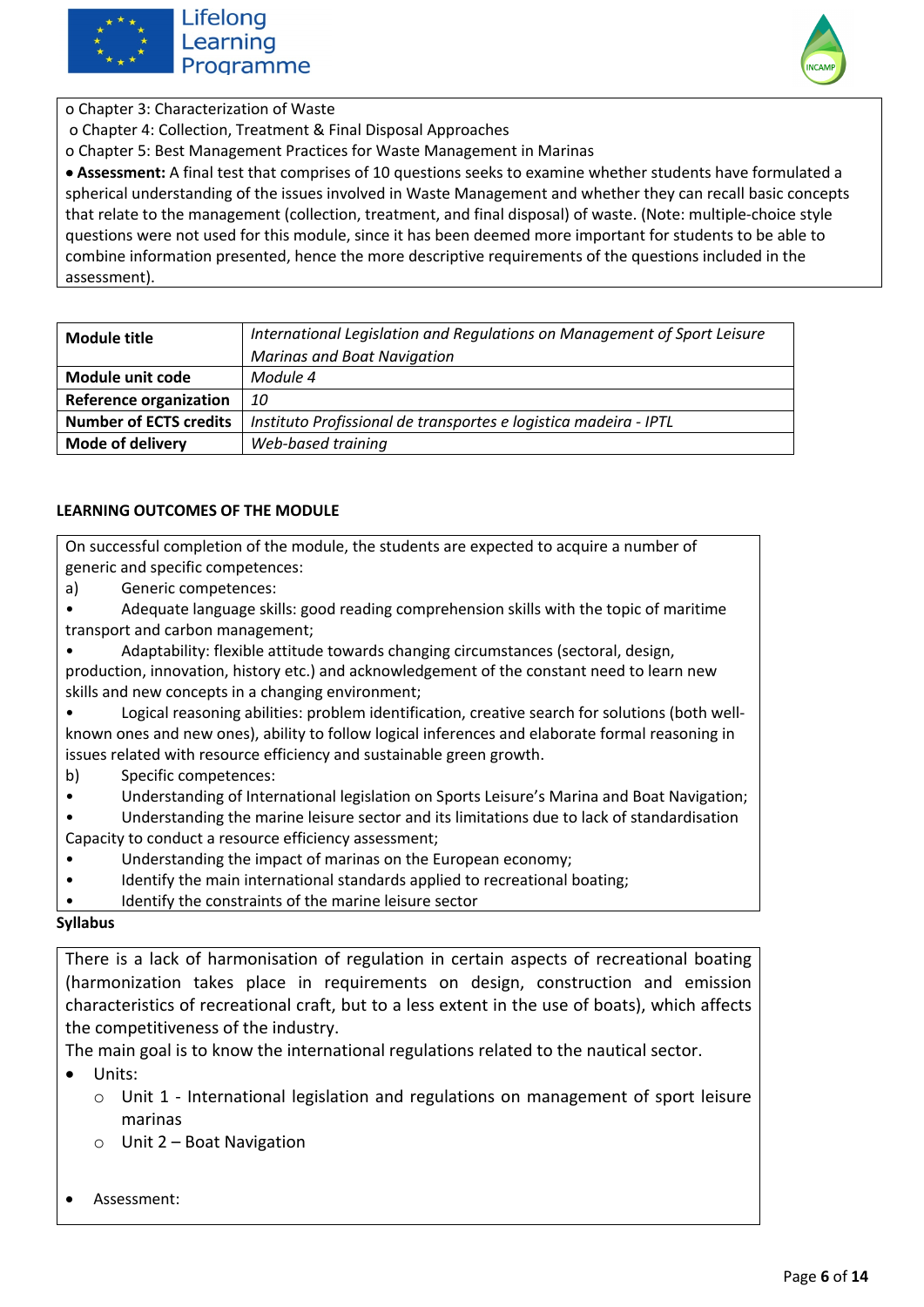

### Lifelong Learning Programme



- o Short test after each unit (6 questions each unit, multiple choice) and related with the theoretical and practical content of the unit.
- $\circ$  A final test of 20 (multiple choice) questions related to the theoretical and practical content of the whole subject (20 questions for each 3ECTs).

| <b>Module title</b>           | Green Technology          |
|-------------------------------|---------------------------|
| Module unit code              | Module 5                  |
| <b>Reference organization</b> | Frederick University - FU |
| <b>Number of ECTS credits</b> | 10                        |
| <b>Mode of delivery</b>       | Web-based training        |

#### **LEARNING OUTCOMES OF THE MODULE**

The module puts together basic concepts of solar photovoltaics and wind systems that will allow them to design grid-connected and off-grid photovoltaic and wind systems. On successful completion of the module, the students are expected to acquire a number of generic and specific competences:

- **c) Generic competences:**
- *Adequate language skills*: good technical comprehension skills with the topic of Green Technology.
- *Adaptability*: flexible attitude towards changing circumstances (sectoral, design, production, innovation, history etc.) and acknowledgement of the constant need to learn new skills and new concepts in a changing environment;
- *Logical reasoning abilities*: problem identification, creative search for solutions (both well-known ones and new ones), ability to follow logical inferences and elaborate formal reasoning in issues related with resource efficiency and sustainable green growth.
- **d) Specific competences: (SPECIFIC TO EACH SUBJECT)**
- Identify and associate the properties of sunlight, solar geometry and wind
- Understand the fundamental operating mechanisms by which PV cells and wind turbines generate electrical energy
- Assess and examine solar radiation and wind data and measurements
- Classify the categories of solar photovoltaics and wind systems
- Identify the components and equipment associated with these systems
- Assess their technical characteristics
- Apply basic design principles

#### **Syllabus**

• Green technologies, also referred to as renewable energy, are renewable energy sources exploited towards a carbon free and sustainable environment. This module focuses on solar photovoltaics and wind systems applicable to marinas and yachts which are the focus of attention of this program. By studying this module, students will have better theoretical and technical understanding of these technologies and should be equipped with the necessary knowledge that will allow them to associate them with the applications and requirements such those under the actions of this program.

The module on Green Technology addresses the following objectives:

- a) Define the two green (renewable) technologies that are applicable to marinas and yachts namely, solar photovoltaics and wind systems
- b) Analyse their characteristics
- c) Demonstrate through examples and case studies their applications

The module is followed with an assessment aiming to test the student's knowledge on the above targets.

- o Units:
	- o Unit 1. Photovoltaic systems for marinas and yachts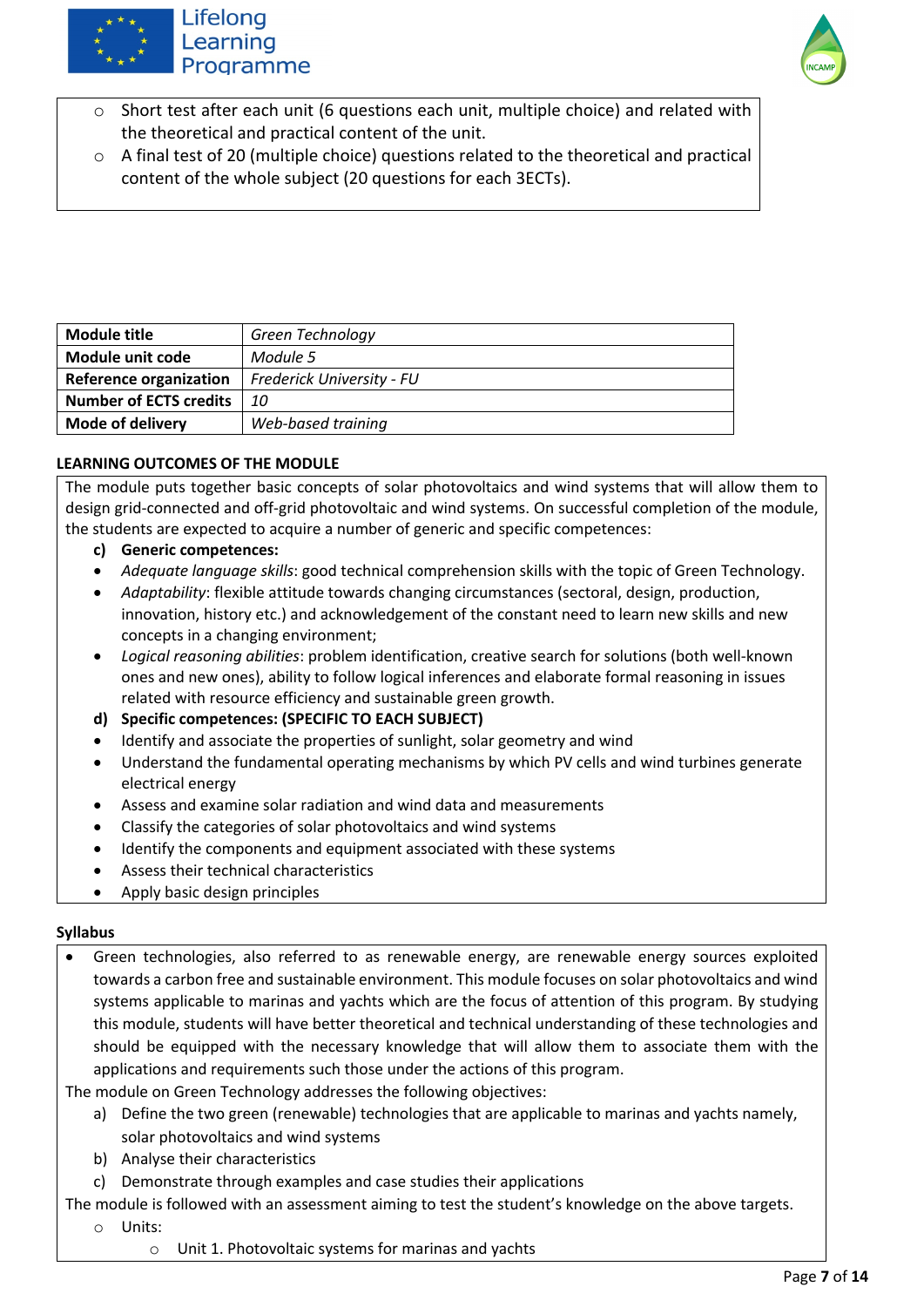





#### o Assessment:

- $\circ$  Short test after each unit (6 questions each unit, multiple choice) and related with the theoretical and practical content of the unit.
- o A final test of 20 (multiple choice) questions related to the theoretical and practical content of the whole subject (20 questions for each 3ECTs).

| Module title                  | Leisure Sport Marinas Management and Logistics |
|-------------------------------|------------------------------------------------|
| Module unit code              | Module 6                                       |
| <b>Reference organization</b> | Associação Marina FUNCHAL                      |
| <b>Number of ECTS credits</b> | 10                                             |
| <b>Mode of delivery</b>       | Web-based training                             |

#### **LEARNING OUTCOMES OF THE MODULE**

On successful completion of the module, the students are expected to acquire a number of generic and specific competences:

- Generic competences:
	- o Adequate language skills: good reading comprehension skills with the marina management and logistics topic.
	- o Adaptability: flexible attitude towards changing circumstances (sectoral, design, production, innovation, history etc.) and acknowledgement of the constant need to learn new skills and new concepts in a changing environment.
	- o Logical reasoning abilities: problem identification, creative search for solutions (both well-known ones and new ones), ability to follow logical inferences and elaborate formal reasoning in issues related with marina management.
- Specific competences:
	- o Understanding the marina management importance;
	- o Ability to plan an efficient marina;
	- $\circ$  Capacity to understand and manage the different available marina equipment's;
	- o Ability to understand and provide efficient services to marina costumers.

#### **Syllabus**

Short description of the subject:

This module will analyse the current situation regarding nautical tourism in Europe, importance of marinas and the marina management role. It will also examine the most import steps for planning a marina, the most common and basic infrastructures available and the logistic services that a marina should be able to provide to their clients.

• Goal:

Learning how to plan and manage an efficient marina; the current available equipment and procedures; main services provided to nautical costumers and logistics.

Objectives:

Objective 1: studying the marina role in the nautical tourism context.

Objective 2: learning how to plan and manage an efficient sports marina.

Objective 3: knowing the main basic marina equipment's and operations.

- Units:
- Unit 1: Introduction

Unit 2: Marina Planning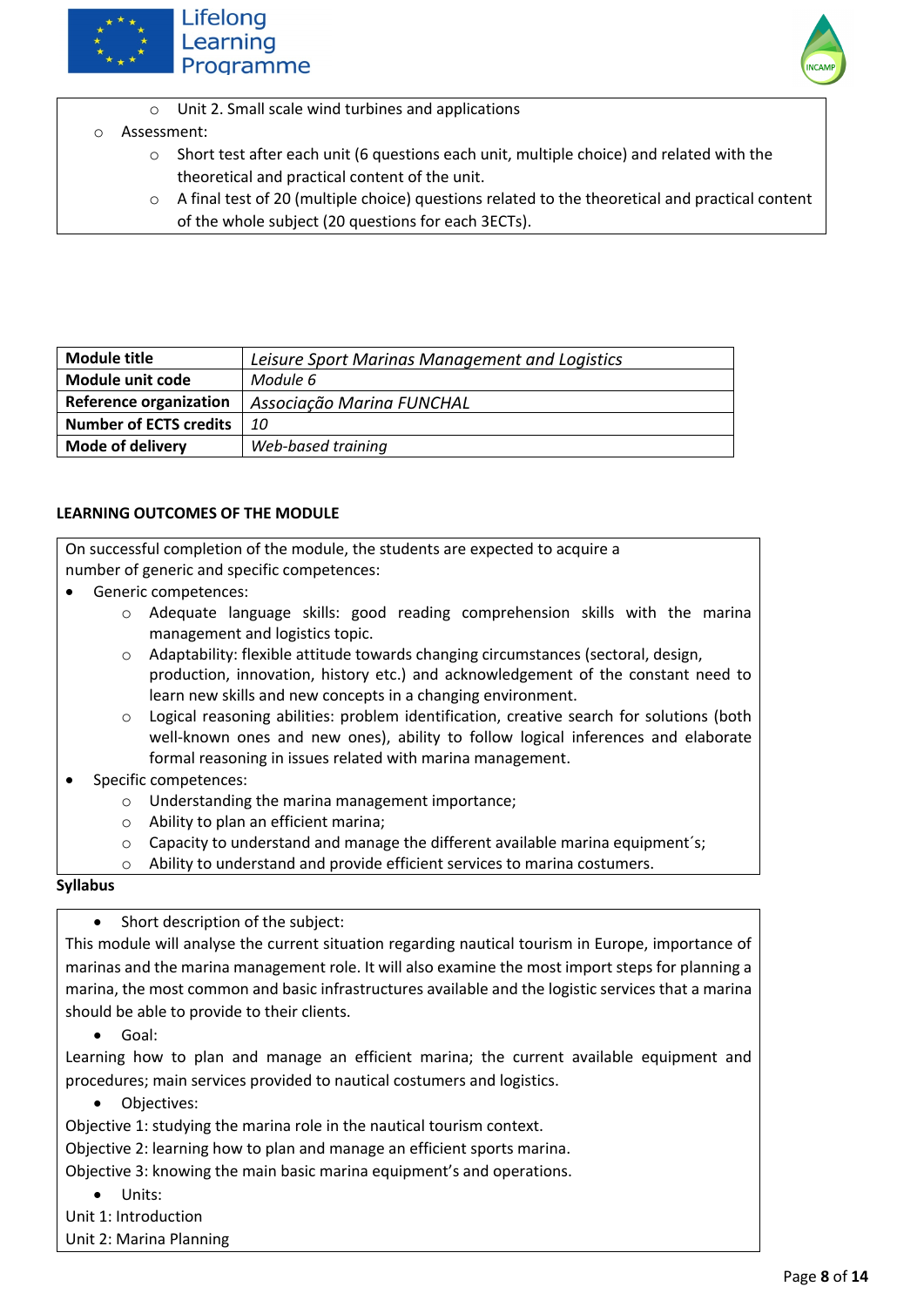



Unit 3: Marina Infrastructures Unit 4: Marine Services Logistics

• Assessment:

Short test after each unit (6 questions each unit, multiple choice) and related with the theoretical and practical content of the unit. A final test of 20 (multiple choice) questions related to the theoretical and practical content of the whole subject (20 questions for each 3ECTs).

| Module title                  | Introduction to soft skills                |
|-------------------------------|--------------------------------------------|
| <b>Module unit code</b>       | Module 7                                   |
| <b>Reference organization</b> | ECOSISTEMAS VIRTUALES Y MODULARES SL - EVM |
| <b>Number of ECTS credits</b> | 10                                         |
| <b>Mode of delivery</b>       | Web-based training                         |

#### **LEARNING OUTCOMES OF THE MODULE**

On successful completion of the module, the students are expected to acquire a number of generic and specific competences:

#### **a) Generic competences:**

- Develop an understanding of the importance of soft skills including how soft skills are connected to technical or hard skills
- Raise awareness amongst students, teachers, and professionals by identifying necessary soft skills depending on expertise and assessing how soft skills can be improved
- Define and outline effective communication and leadership skills including best
- practices and the development of sense of self and culture

#### **b) Specific competences:**

- Enhance and tailor written, verbal, and non-verbal communication skills to various workplace audiences, including managers, teammates and clients
- Develop leadership skills and understanding of techniques for working well with team members and peers
- Recognize and develop idea of self in the workplace including emotional intelligence and intercultural awareness
- Demonstrate practical and efficient understanding of uses of creativity,
- brainstorming and playing in the workplace
- Develop understanding of how to engage in successful business interactions,
- including how to work efficiently and interact as a part of a team and individually
- Improve critical thinking, problem solving and negotiation skills in response to the needs of various constituents in workplace settings

- Short description of the subject: In this module we will address the main concepts related to a general vision of Soft Skills. This includes their importance, definitions, explanations, theories, and tools to identify and improve them individually.
- Goal: The goal of the module is to acquire a general view of soft skills and the importance of the practical use and understanding of these skills in order to properly behave in differing environments and situations.
- Objectives: (specific objectives in connection with competences)
	- o To learn some definitions of soft skills
	- o To understand various soft skills and when to apply them
	- o To gain a general view of the importance of soft skills
	- o To develop communicative skills for various environments
	- o To understand the concept of soft skills as a necessary life-long learning process
	- o To improve soft skills in the field using the tools given in this module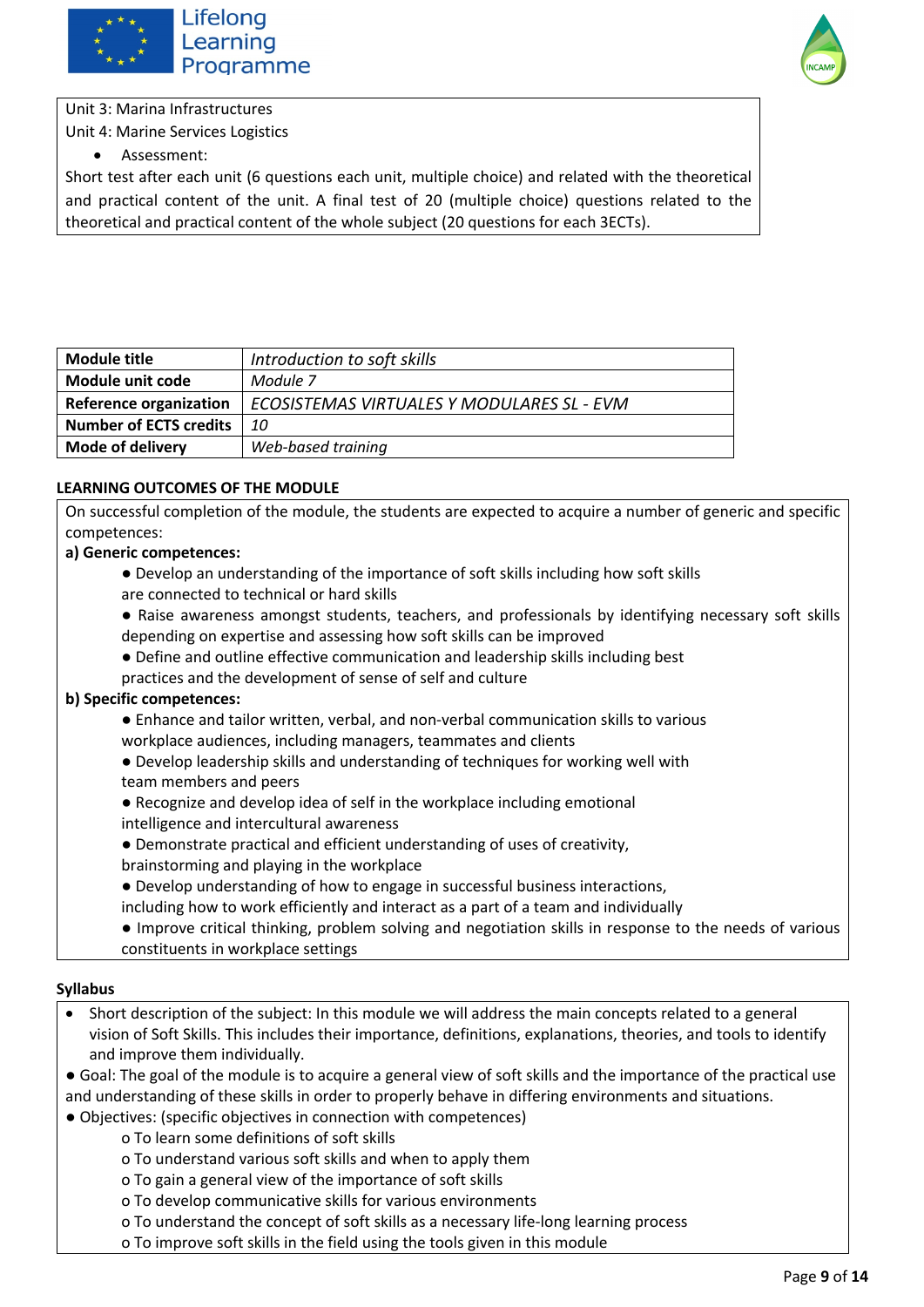





● Units:

- o Unit 1: Communication
- o Unit 2: Leadership
- o Unit 3: Critical Thinking and Intercultural Awareness
- o Unit 4: Teamwork and Goal-Setting
- o Unit 5: Time and resource management
- o Unit 6: Creativity
- o Unit 7: Sustainable Thinking
- Assessment:

o A final test of 10 (multiple choice) questions related to the theoretical and practical content of the whole subject (10 questions for each 3ECTs).

| <b>Module title</b>                     | Research methodologies for operations management |
|-----------------------------------------|--------------------------------------------------|
| Module unit code                        | Module 8                                         |
| <b>Reference organization</b>           | Università degli studi di Palermo - UNIPA        |
| <b>Number of ECTS credits</b>           | 10                                               |
| <b>Mode of delivery</b>                 | Web-based training                               |
| <b>I FARNING OUTCOMES OF THE MODULE</b> |                                                  |

On successful completion of the module, the students are expected to acquire a number of generic and specific competences:

**a) Generic competences:** 

• *Adequate language skills*: good reading comprehension skills with the topic of research methodologies for operations management.

- *Adaptability*: flexible attitude towards changing circumstances (sectoral, design, production, innovation, history etc.) and acknowledgement of the need of a rigorous approach through the application of different research methods
- *Logical reasoning abilities*: problem identification, creative search for solutions (both well-known ones and new ones), ability to follow logical inferences and elaborate formal reasoning in issues related with the choice of the right method when conducting operations management research.

#### **b) Specific competences: (SPECIFIC TO EACH SUBJECT)**

- Knowledge of the main research methodologies in Operations Management;
- Ability to identify the suitable research method for a given research;
- Understanding of the advantages and limits of each method;
- Ability to design a meaningful research in the Operations Management field.

#### **Syllabus**

Short description of the subject: This module contains a discussions of research philosophy and methodology used in the Operation Management field. The importance of the relationship between the maturity of knowledge and the different research methods will be a analysed in order to understand how to leverage existing knowledge within the research process. Survey research, action research and longitudinal research methodologies will be extensively discussed.

- Goal: Learning the importance and main characteristics of the research activity in Operations Management.
- Objectives: (specific objectives in connection with competences)
- o Understanding the importance of Operations Management research
- o Learn the phases of a research process in Operations Management
- o Learn the lexicon
- o Understanding the importance of knowledge in Operations Management research
- o Learn how to manage literature for a research
- o Learn how to develop research questions
- o Understanding the field of research where a specific methodology is a feasible method for Operations Management research
- o Learn strength and weaknesses of the research methodologies
- Units: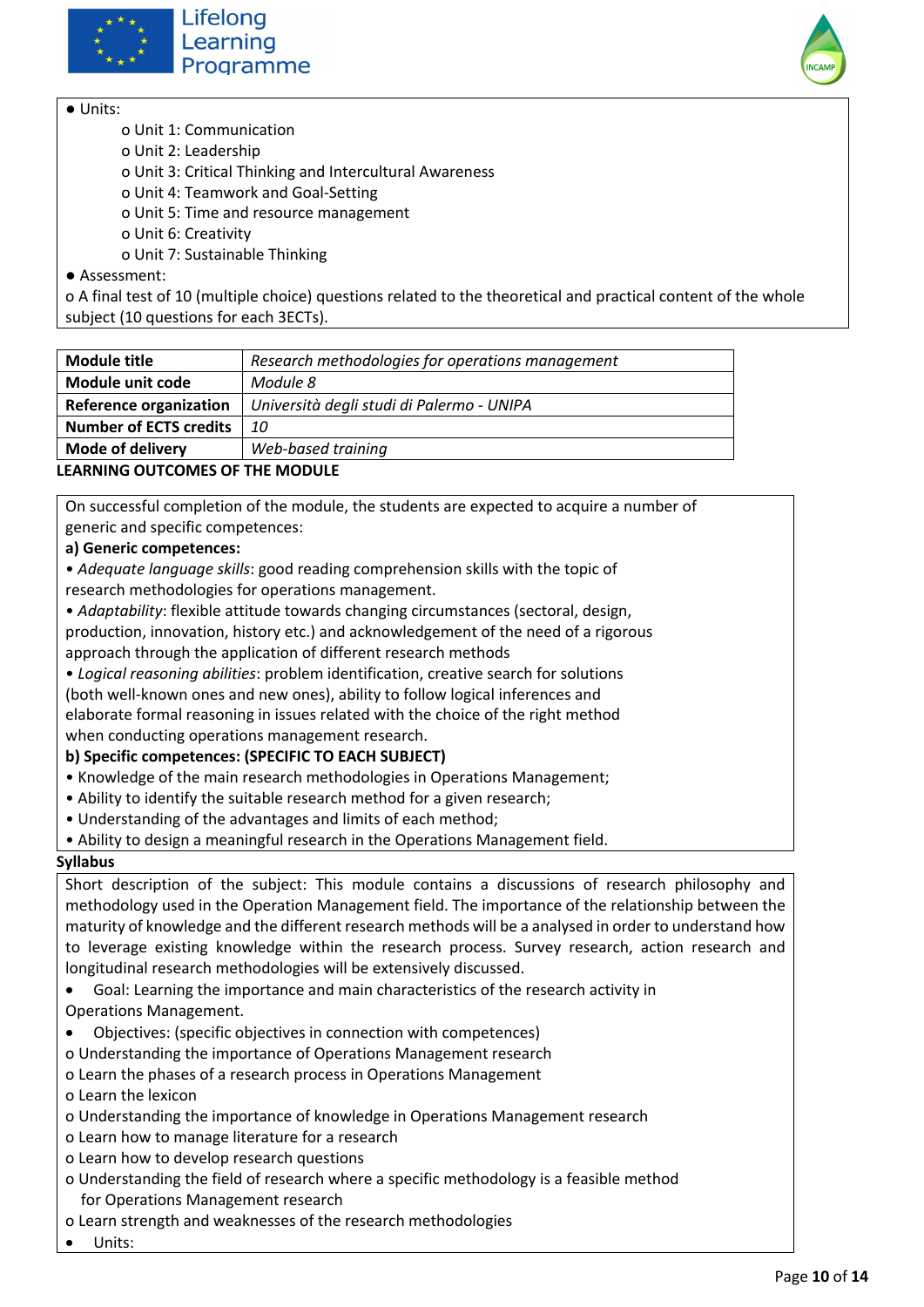



o Unit 1. Research activity overview o Unit 2. Research Process o Unit 3. Survey o Unit 4. Action Research o Unit 5. Longitudinal field studies • Assessment: o Short test after each unit (6 questions each unit, multiple choice) related with the theoretical and practical content of the unit.

| Module title                  | Report I (Report on relevant Seminars, Webinars and Events that relates |
|-------------------------------|-------------------------------------------------------------------------|
|                               | to carbon neutral management)                                           |
| Module unit code              | Module 9                                                                |
| <b>Reference organization</b> | UNIVERSIDAD DE LA LAGUNA - ULL                                          |
| <b>Number of ECTS credits</b> |                                                                         |
| <b>Mode of delivery</b>       | Web-based training                                                      |

#### **Syllabus**

ECTS is the system of credits for higher education used in the European Union, which includes all the countries involved in the Bologna process.

1 ECTS credit is equivalent to 20 hours of autonomous student work. Therefore, to obtain the recognition of 1 ECTS, the following activities can be done: seminars, courses, conferences, etc. (these activities can be combined). To this end, the duration of the mentioned activities will be as follows:

- Online or face-to-face courses: minimum 10 teaching hours
- Workshops: minimum two days
- National and International conferences: minimum two days

The key aspect is to reach 20 hours of autonomous work. In addition, an official certificate of the activity is required, with the stamp of the organizing entity, the hours of duration and the clear identification of the student.

In order to recognize credits through a course, the following requirements must be met:

- Credible student identification
- Duration of the activity, in hours and/or credits
- Date of the activity, and of the issuance of the certificate
- Signature and stamp of the organizer (or digital signature)
- No clippings or handwritten corrections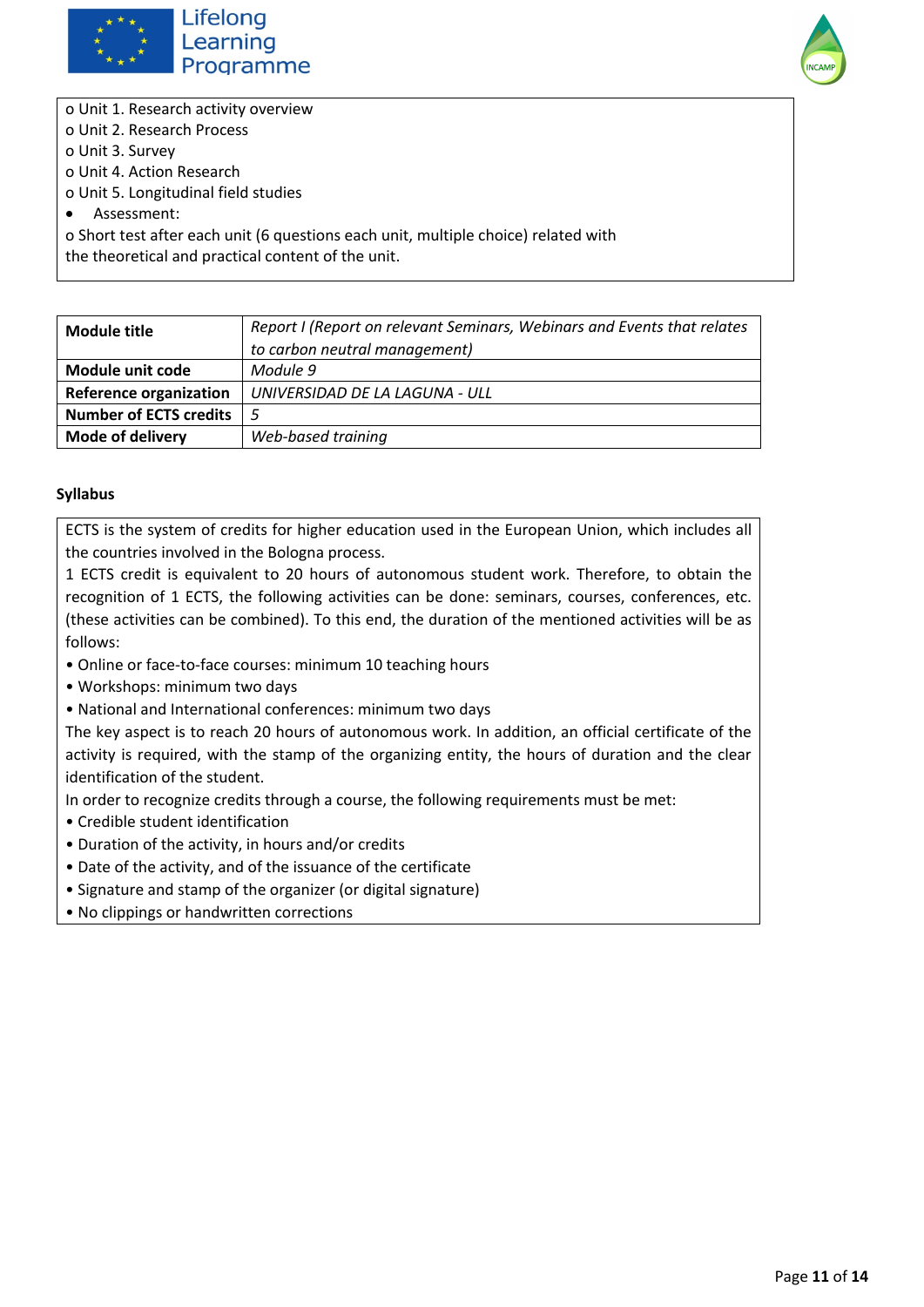



| Module title                  | Report II (Reflective report on placement)    |
|-------------------------------|-----------------------------------------------|
| Module unit code              | Module 10                                     |
| <b>Reference organization</b> | <b>BUCKINGHAMSHIRE NEW UNIVERSITY - BUCKS</b> |
| <b>Number of ECTS credits</b> |                                               |
| <b>Mode of delivery</b>       | Web-based training                            |

On successful completion of the module, the students are expected to acquire a number of generic and specific competences:

#### **a) Generic competences: (REPEAT IN ALL MODULLES WITH MINOR CHANGES)**

- *Adequate language skills*: good reading comprehension skills with the topic of Dissertation
- *Adaptability*
- *Logical reasoning abilities*

- Short description of the subject: Guidance for writing up your placement report You are required to produce a placement report and a poster at the end of your placement. We recommend that you speak to your supervisor early on in your placement, as they may be able to answer any questions you have and provide you with useful information and background reading.
- Report II guidelines:
	- 1. Information should be factual. Any opinions expressed should be clearly stated as opinions.
	- 2. Reports completed at the end of the course will automatically be forwarded by the University to the supervisor.
	- 3. This report is confidential, and circulation will be restricted to the following: i) the lead supervisor in each placement centre, ii) the student, iii) the university placement coordinator, iv) the undergraduate programme secretary at the university.
	- 4. The report is valid only for reporting the placement year and should not be used for any other purpose.
	- 5. Satisfactory reports from placement supervisors are a requirement for successful completion of the placement year by the student.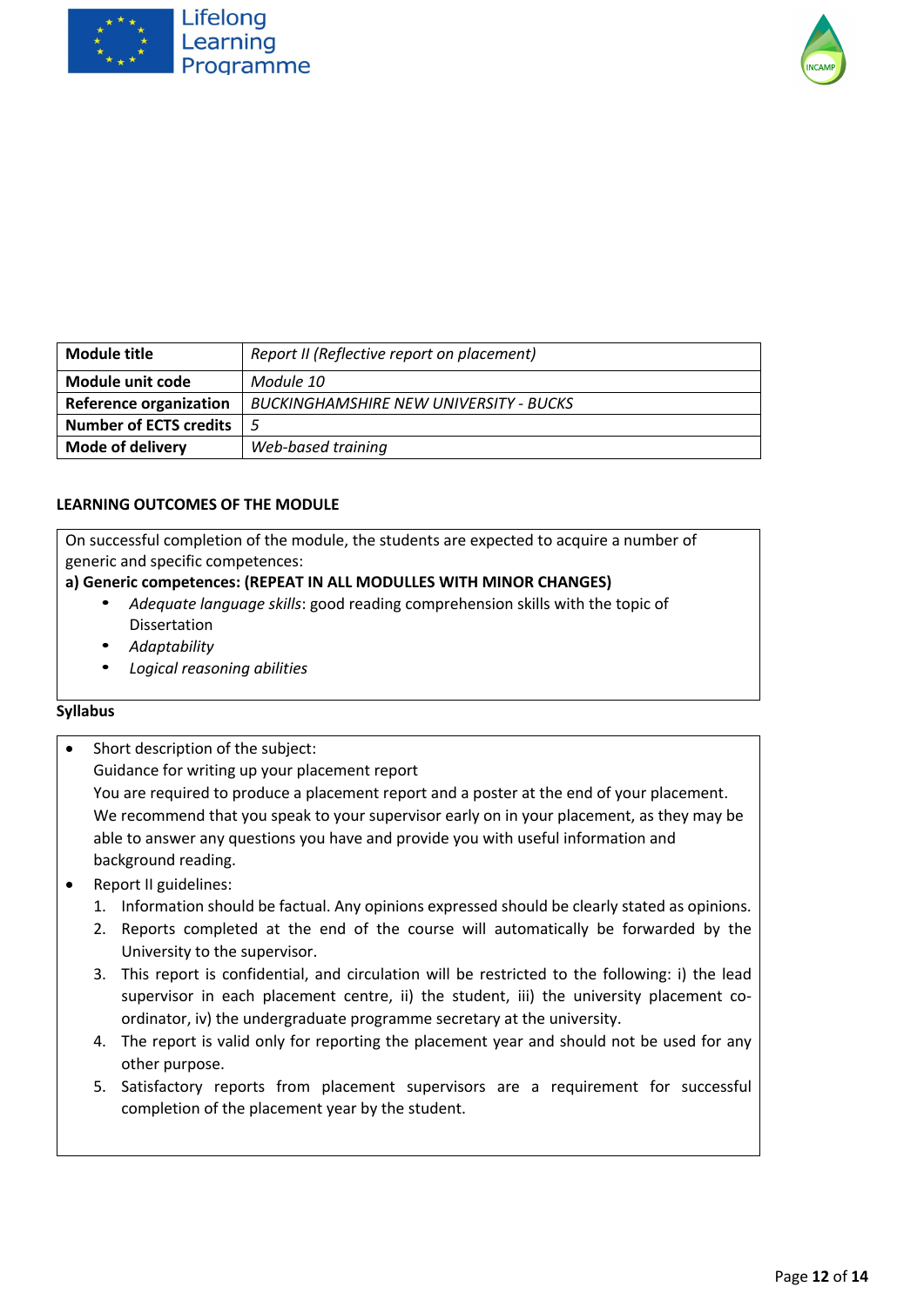



| Module title                  | <b>DISSERTATION</b>                           |
|-------------------------------|-----------------------------------------------|
| Module unit code              | Module 11                                     |
| <b>Reference organization</b> | <b>BUCKINGHAMSHIRE NEW UNIVERSITY - BUCKS</b> |
| <b>Number of ECTS credits</b> | 30                                            |
| <b>Mode of delivery</b>       | Web-based training                            |

On successful completion of the module, the students are expected to acquire a number of generic and specific competences:

#### **a) Generic competences: (REPEAT IN ALL MODULLES WITH MINOR CHANGES)**

- *Adequate language skills*: good reading comprehension skills with the topic of Dissertation
- *Adaptability*
- *Logical reasoning abilities*

#### **b) Specific competences: (SPECIFIC TO EACH SUBJECT)**

- E.g. Understanding of environmental management systems;
- Ability to design and plan a resource efficiency management system;
- Capacity to conduct a resource efficiency assessment;
- Ability to understand and use the concept of ecological footprint.

#### **Syllabus**

• Short description of the subject:

The module offers an exciting opportunity to carry out your own research, rather than just learning about what other researchers and academics have written. As a result it is rather different from other modules you have studied until now, in fact a large amount of your time will be spent carrying out your own research and writing it up in the form of a dissertation. During this time you will manage your time and the activities you need to complete for your own research.

• Objectives:

The aim of the module is to enable you to carry out a focused piece of research in the subject area of your degree, and to write up the research and conclusions in a dissertation. In doing this you will learn how to:

- o identify and justify a suitable topic for research and related research questions
- $\circ$  carry out a literature search and write a critical review of the literature relevant to your chosen topic
- o develop a methodology and plan for carrying out your research
- o carry out your empirical research by collecting the research data you need
- o analyse your research data and interpret the results to draw conclusions
- o write up your research in the form of a dissertation.